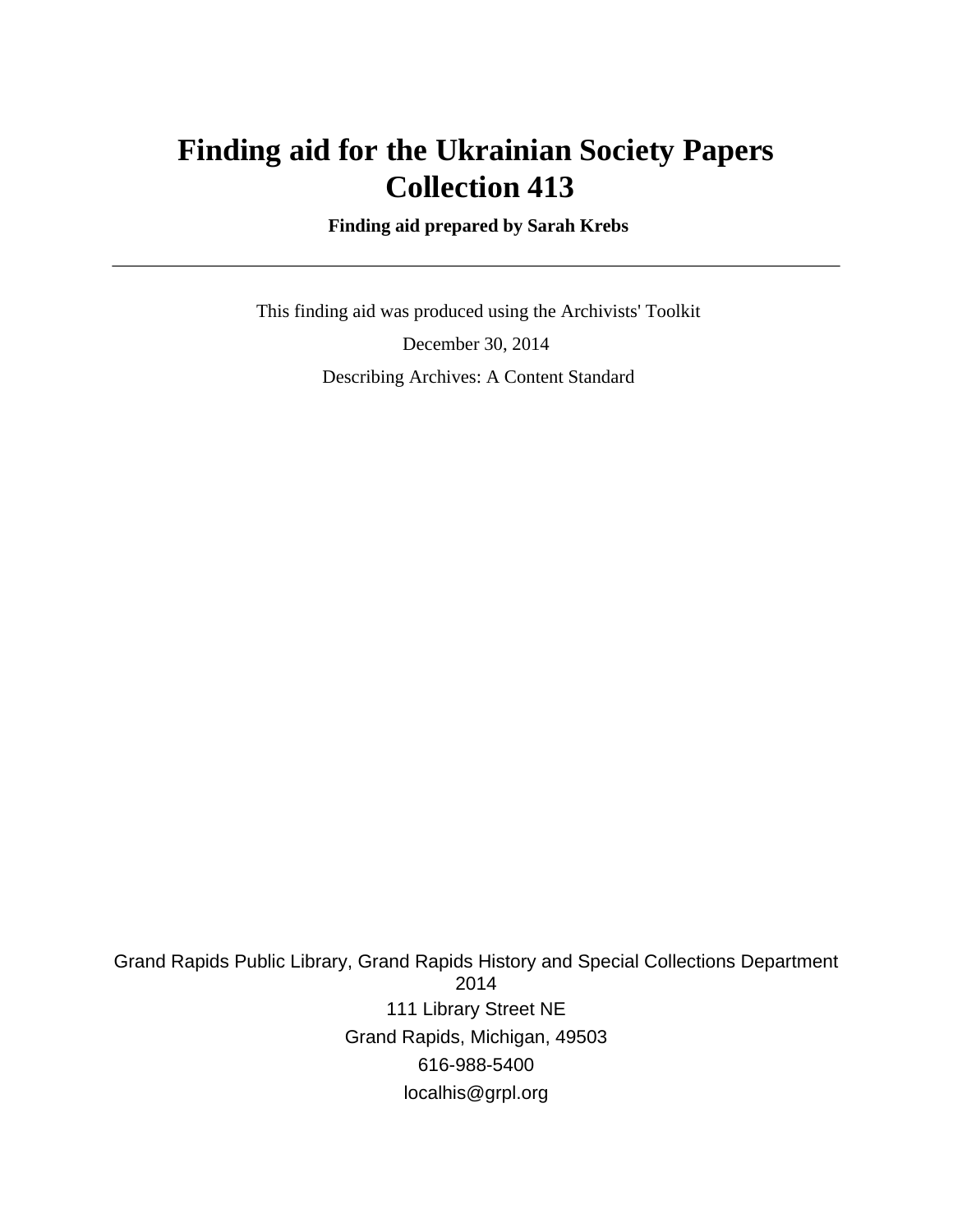# **Table of Contents**

 $\overline{\phantom{a}}$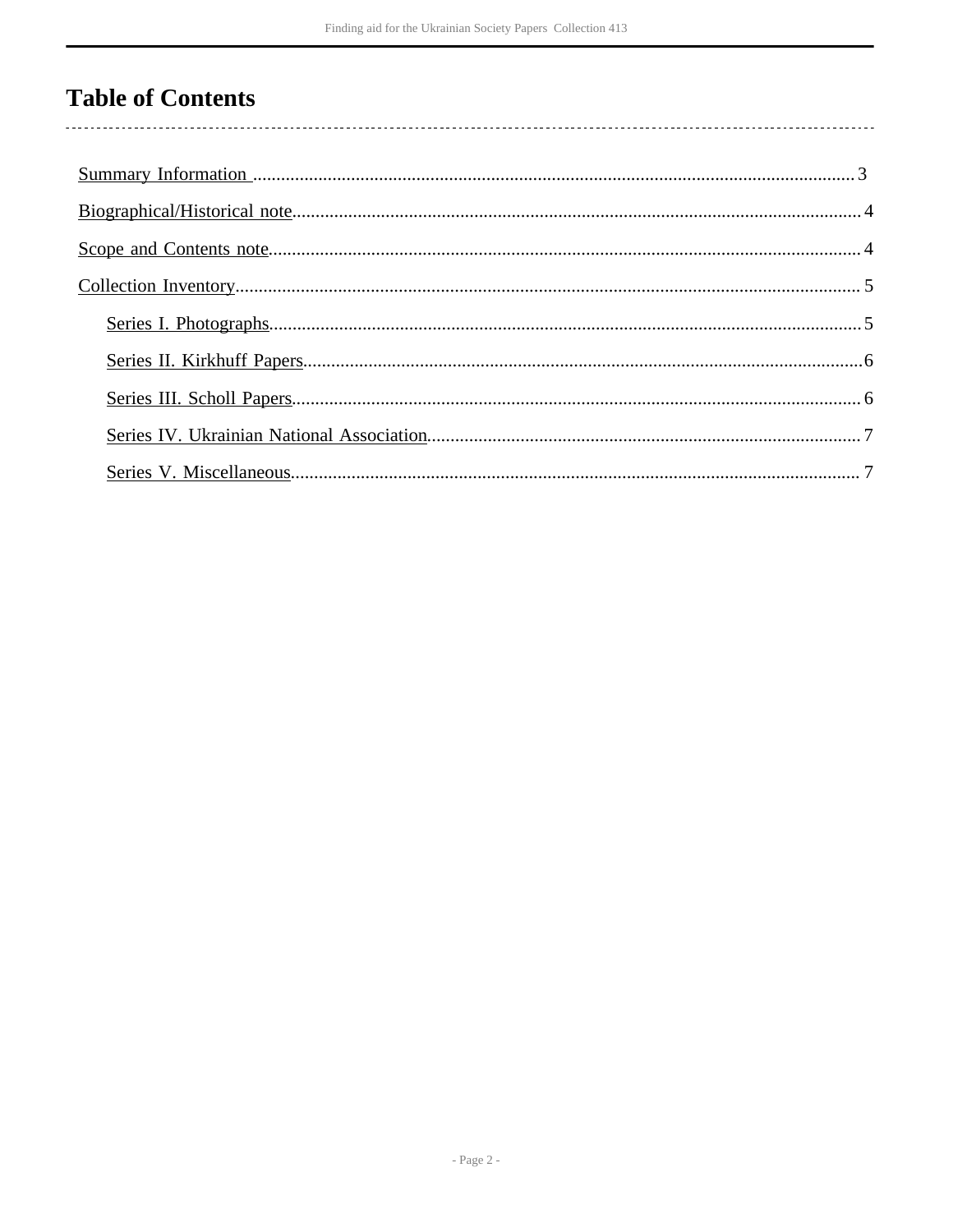# <span id="page-2-0"></span>**Summary Information**

| <b>Repository</b> | Grand Rapids Public Library, Grand Rapids History and Special<br><b>Collections Department</b>                                                                                                                                                                                                                                                                                                                                                                                                                                                         |
|-------------------|--------------------------------------------------------------------------------------------------------------------------------------------------------------------------------------------------------------------------------------------------------------------------------------------------------------------------------------------------------------------------------------------------------------------------------------------------------------------------------------------------------------------------------------------------------|
| <b>Title</b>      | <b>Ukrainian Society Papers</b>                                                                                                                                                                                                                                                                                                                                                                                                                                                                                                                        |
| Date [inclusive]  | 1885-1943                                                                                                                                                                                                                                                                                                                                                                                                                                                                                                                                              |
| <b>Extent</b>     | 1.0 Linear feet Three Boxes                                                                                                                                                                                                                                                                                                                                                                                                                                                                                                                            |
| Language          | English                                                                                                                                                                                                                                                                                                                                                                                                                                                                                                                                                |
| <b>Abstract</b>   | The Ukrainian National Benefit Association was founded in 1894 as a<br>fraternal organization to provide material needs and to promote Ukrainian<br>culture for the first wave of Ukrainian immigrants. This association<br>allowed any Ukrainian between the ages of eighteen and forty-five to<br>become a member. The local unit of Grand Rapids' goal was to organize<br>all of the Ukrainians in Grand Rapids, create a kinship bond among them,<br>and to spread the knowledge of Ukrainian culture and language among<br>Ukrainian individuals. |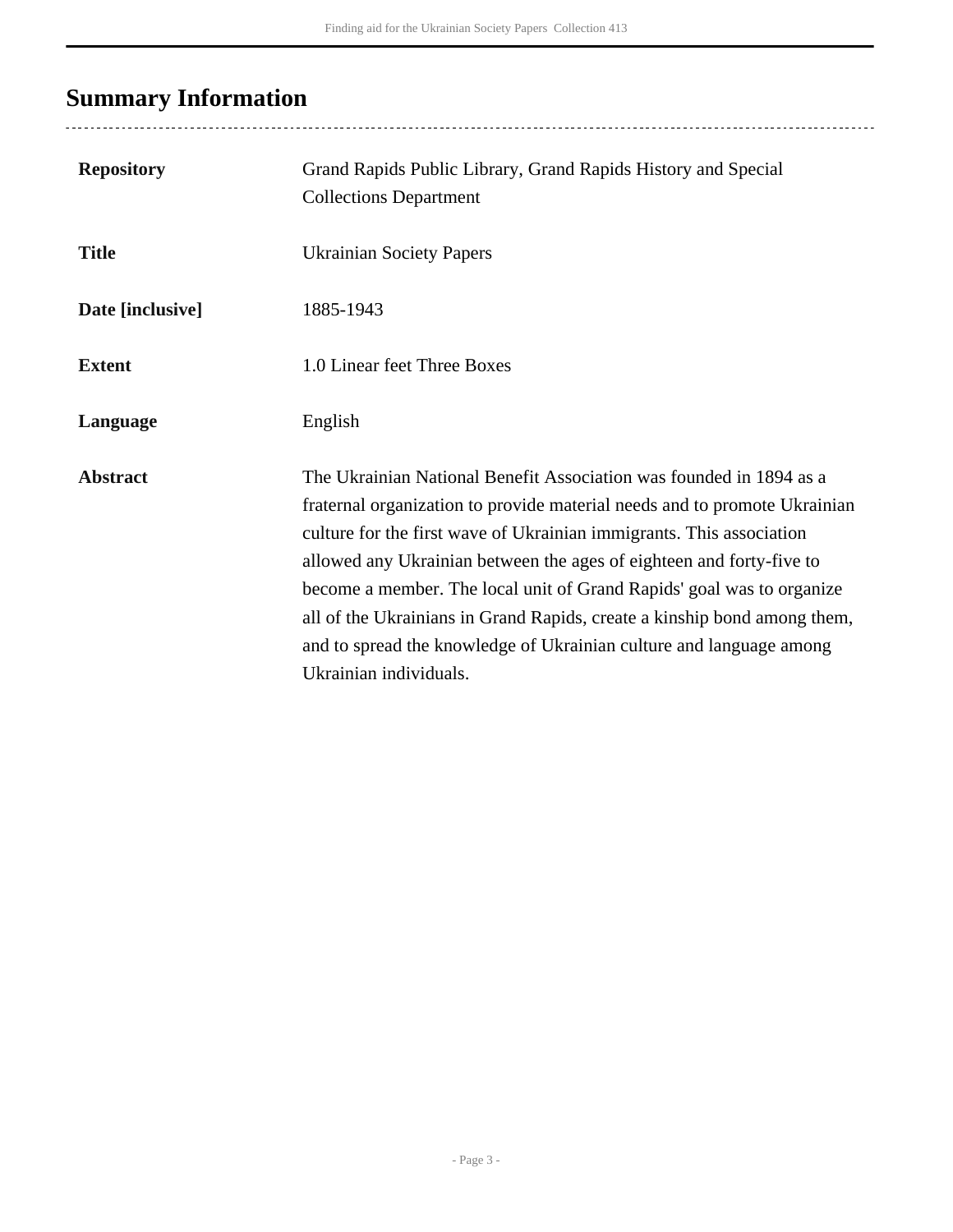# <span id="page-3-0"></span>**Biographical/Historical note**

Large scale Ukrainian immigration to the United States did not happen until the late 1800s. The Ukrainian National Benefit Association was founded in response to that in 1894 as a fraternal organization to provide material needs and to promote Ukrainian culture for the first wave of Ukrainian immigrants. In the United States there was 465 local units, one being in Grand Rapids. This association allowed any Ukrainian between the ages of eighteen and forty-five to become a member. Their goal was to organize all of the Ukrainians in Grand Rapids, create a kinship bond among them, and to spread the knowledge of Ukrainian culture and language among Ukrainian individuals.

## <span id="page-3-1"></span>**Scope and Contents note**

The Ukrainian Society Collection is broken up into five series, which are based on subject matter.

The photograph series includes photographs of different Ukrainian individuals and groups. There are many photographs where the names and dates are unclear or they are unidentified, but where they are clear or identified, the dates range from the late 1800s to the early 1900s. Series II. Kirkhuff Papers includes various documentation on a few of the Kirkhuff family members and the school they attended, which was Fenton High School. Series III. Scholl Papers contains documentation on the Scholl family and their property, such as the Scribner and Douglas St. Lots. Series IV. Ukrainian National Association consists of information on the Ukrainian National Association and the charter in Grand Rapids itself, including warranty deeds for the property that it owned. The last series, Series V. Miscellaneous includes a variation of documents that have to do with the Ukrainian society, but offer no indication that they could belong to a specific subject or series.

## **Administrative Information**

#### **Publication Information**

Grand Rapids Public Library, Grand Rapids History and Special Collections Department 2014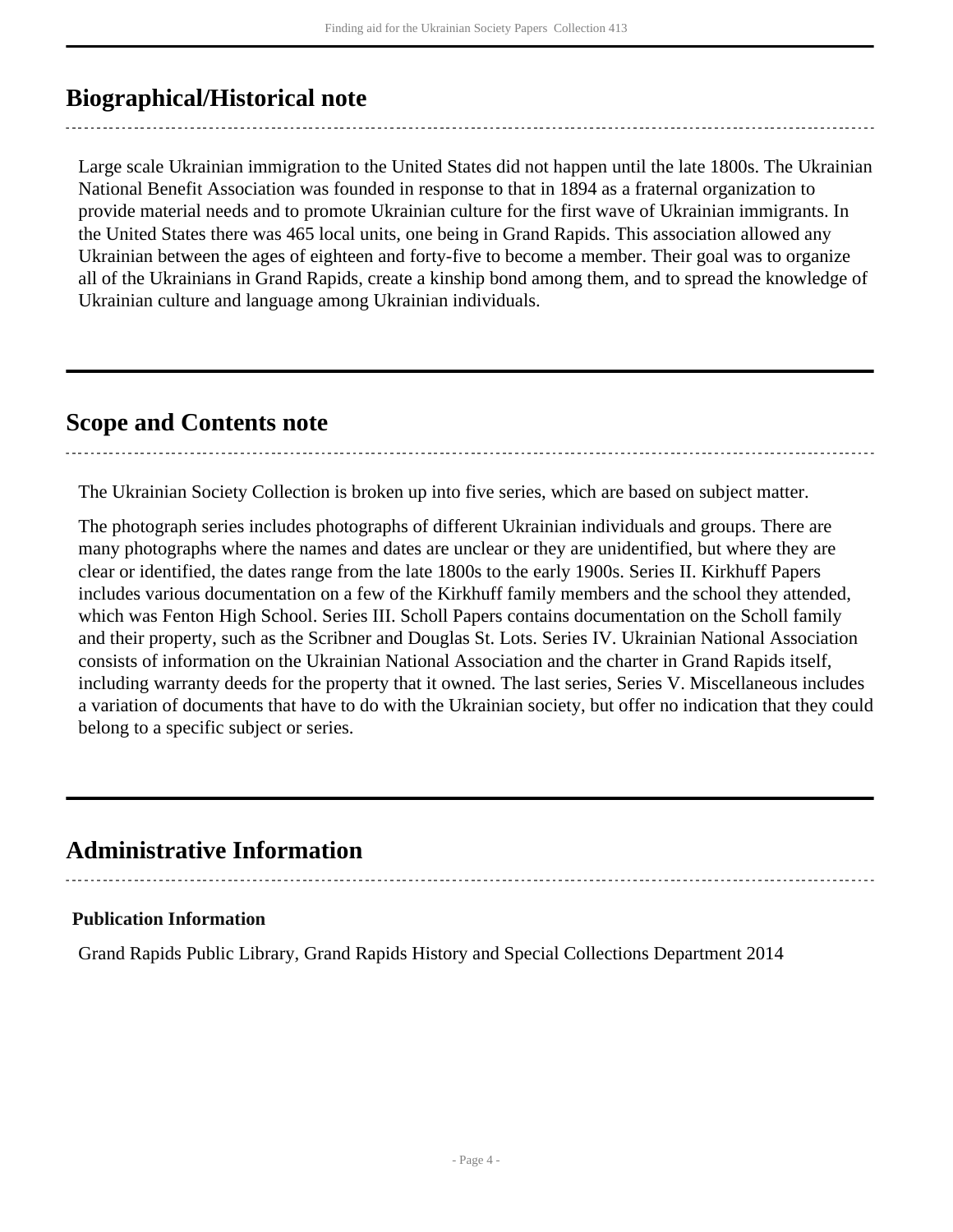# <span id="page-4-0"></span>**Collection Inventory**

### <span id="page-4-1"></span>**Series I. Photographs**

|                                                         | <b>Box</b>   | <b>Folder</b>  |
|---------------------------------------------------------|--------------|----------------|
| <b>Scholl Photographs</b>                               | $\mathbf{1}$ | $\mathbf{1}$   |
| Scholl and Ecklesdafer Photographs                      | $\mathbf{1}$ | $\overline{2}$ |
| Serdynsky and Bobey; Martin Store Tailors               | $\mathbf{1}$ | 3              |
| Grand Rapids Straight School, School Play               | $\mathbf{1}$ | $\overline{4}$ |
| Group Photograph in Traditional Ukrainian Dress         | $\mathbf{1}$ | 5              |
| Ralph Long Photograph                                   | $\mathbf{1}$ | 6              |
| Ralph Burdick Photograph                                | $\mathbf{1}$ | $\overline{7}$ |
| 1898 Mildred and Clarence Photographs Last name unclear | $\mathbf{1}$ | 8              |
| Photographs: Names Unclear                              | $\mathbf{1}$ | 9              |
| Photographs: Unidentified                               | $\mathbf{1}$ | 10             |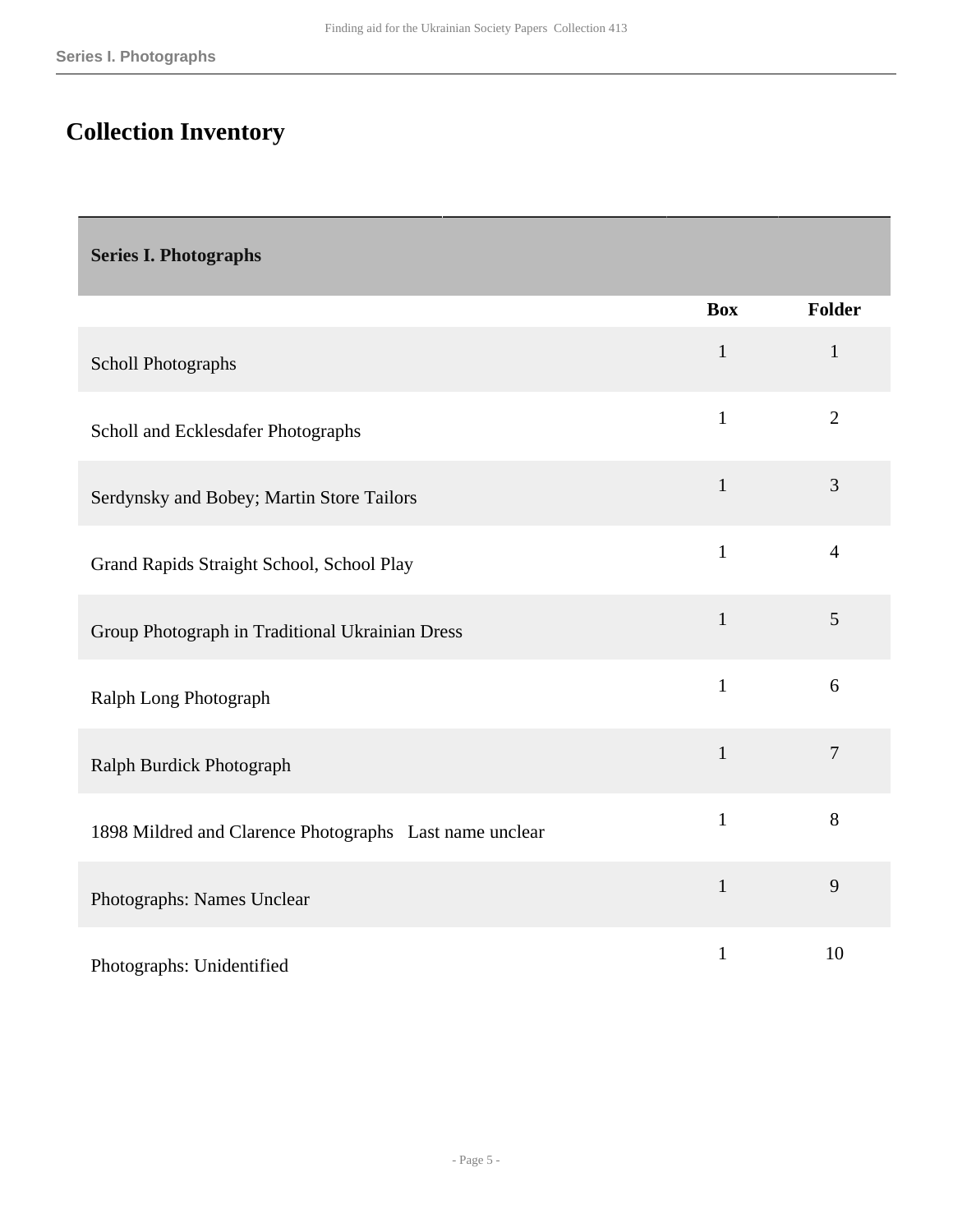### <span id="page-5-0"></span>**Series II. Kirkhuff Papers**

|                                                   | <b>Box</b>     | Folder         |
|---------------------------------------------------|----------------|----------------|
| Jeannie Kirkhuff: Journal                         | $\overline{2}$ | 1              |
| Jeannie Kirkhuff: Certificates and Report Cards   | $\overline{2}$ | $\overline{2}$ |
| Jeannie Kirkhuff: Certificate of Dismission 1902  | $\overline{2}$ | 3              |
| Louella Kirkhuff: School Journal 1895             | $\overline{2}$ | $\overline{4}$ |
| Fenton High School 1894 - The Reflector 1894      | $\overline{2}$ | 5              |
| Fenton High School 1889 Graduation Exercises 1889 | 2              | 6              |

## <span id="page-5-1"></span>**Series III. Scholl Papers**

### Charles Scholl D.E. Ledger, Scribner Lots

|                                    |              | <b>Box</b> | <b>Volume</b>  |                |
|------------------------------------|--------------|------------|----------------|----------------|
|                                    | <b>Books</b> | 3          |                |                |
|                                    |              | <b>Box</b> | <b>Volume</b>  |                |
|                                    | <b>Books</b> | 3          | $\overline{2}$ |                |
|                                    |              |            | <b>Box</b>     | Object         |
| Charles Scholl S.E.L, Douglas Lots |              |            | 3              | $\overline{2}$ |
|                                    |              |            | <b>Box</b>     | <b>Folder</b>  |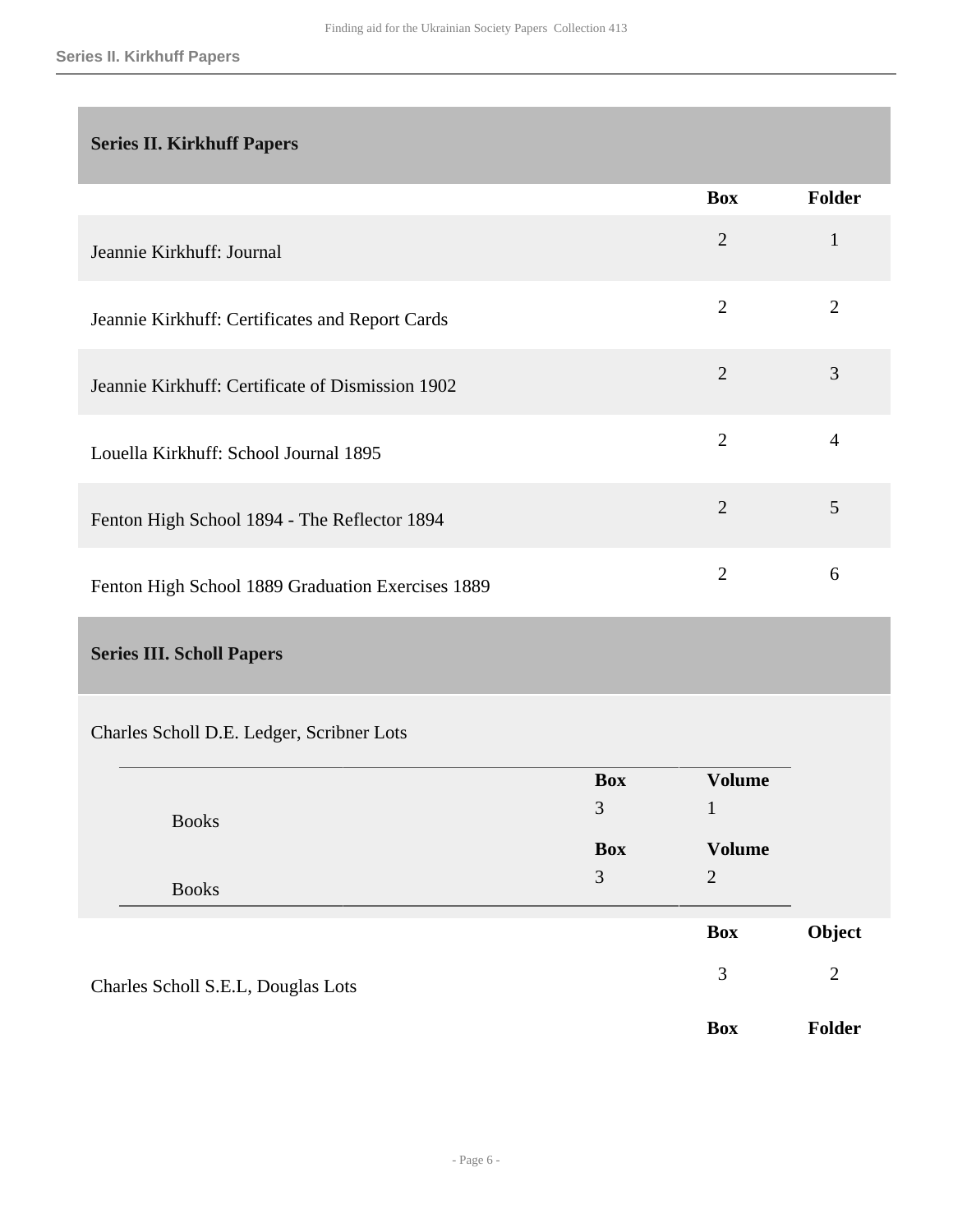#### **Series IV. Ukrainian National Association**

<span id="page-6-1"></span><span id="page-6-0"></span>

| <b>Karline Scholl Documents</b>                         | 3          | $\mathbf{1}$   |
|---------------------------------------------------------|------------|----------------|
| <b>Unionites! Your Guide</b>                            | 3          | $\overline{2}$ |
| Haney School Furniture Company Property                 | 3          | 3              |
| Mrs. C. T. Scholl Envelope                              | 3          | $\overline{4}$ |
| Letter Regarding Charles Scholl                         | 3          | 5              |
| <b>Series IV. Ukrainian National Association</b>        |            |                |
|                                                         | <b>Box</b> | Folder         |
| The Ukrainian National Benefit Association Constitution | 3          | 6              |
| Ukrainian American Club of Grand Rapids                 | 3          | $\overline{7}$ |
| <b>Warranty Deeds</b>                                   | 3          | 8              |
| <b>Series V. Miscellaneous</b>                          |            |                |
|                                                         | <b>Box</b> | Folder         |
| 1895 Eckelsdorfer Note                                  | 3          | 9              |
|                                                         |            |                |
| Commercial Savings Bank Pocket Calendar 1923            | 3          | 10             |